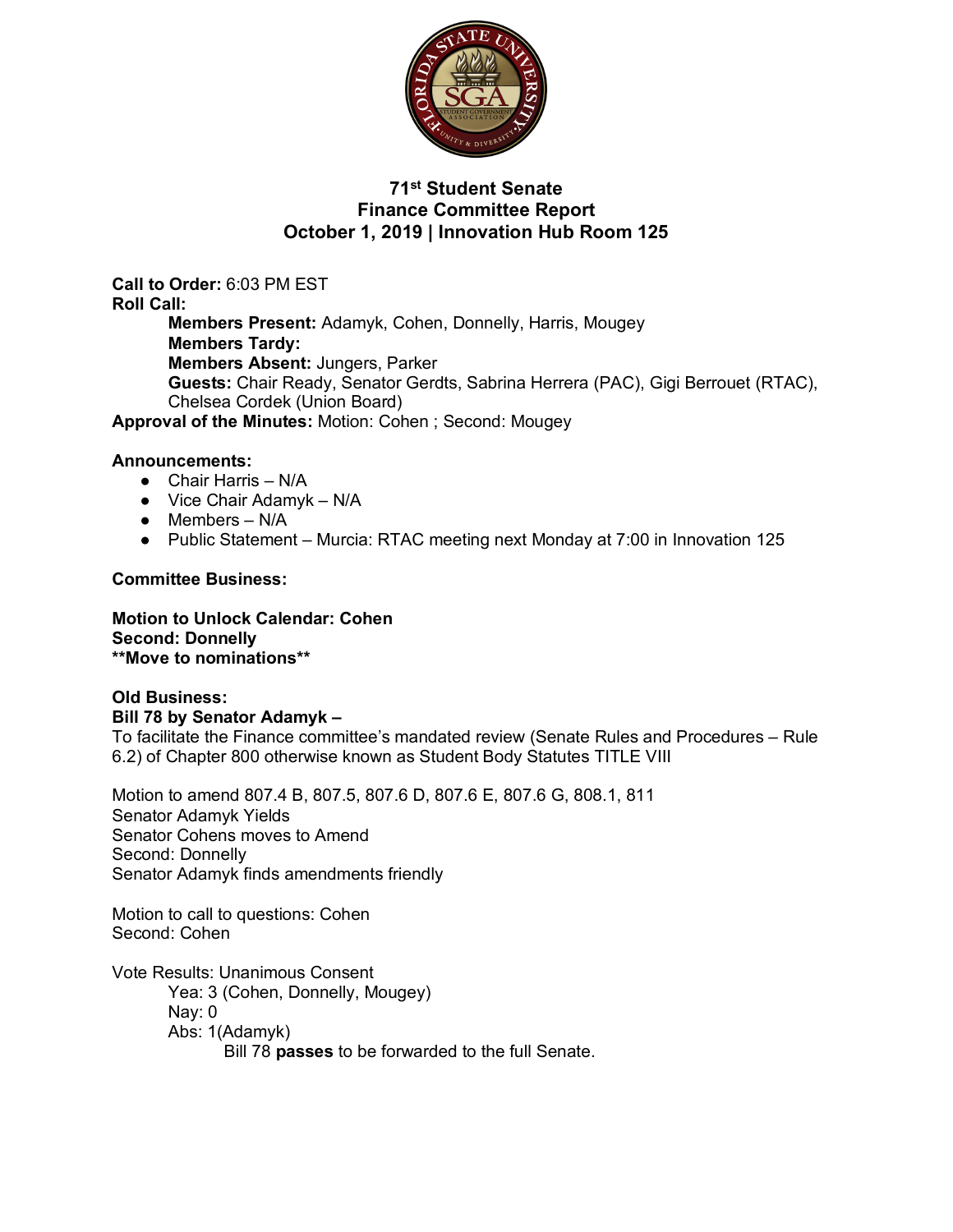

### **New Business:**

### **PAC Consent Resolution Number 41 – 9/30/19**

- **The question is**; Is it the sense of the Senate Finance Committee that the Programming Allocations Committees' Consent Resolution sponsored by Senator Harmon be forwarded to the full Senate.
- **Organizations on the Consent Resolution – Total: \$2,750**
- Seminole Alliance for World Health Funded in Clothing (\$384)
- AAA Health Funded in Food (\$225) and Clothing (\$530)
- Volunteer Tallahassee TABLED IN PAC
- La Table Francaise Funded in Food (\$43) and Clothing (\$1,056)
- South Asian Student Association TABLED IN PAC
- Alliance for Black Women Funded in Clothing (\$512)

Motion to add Senator Mougey as sponsor: Donnelly Second: Cohen

Motion to Approve Consent Resolution as-is: Adamyk Second: Mougey \*\*Senator Adamyk Objects\*\*

Motion to amend AAA Health to read \$610 in Clothing: Adamyk Second: Cohen

Motion to Approve Consent Resolution as-is: Cohen Second: Mougey Vote Results: Unanimous consent Yea: 3 (Adamyk, Cohen, Mougey)

Nay: 0

Abs: 0

PAC Consent Resolution **passes** to be forwarded to the full Senate.

### **RTAC Consent Resolution Number 40 – 9/30/19**

- **The question is**; Is it the sense of the Senate Finance Committee that the Resource for Travel Allocations Committees' Consent Resolution sponsored by Senator Murcia be forwarded to the full Senate.
- **Organizations on the Consent Resolution – Total: \$13,726**
- Society of Hispanic Professional Engineers Funded in Registration (\$3,375)
- Rhetoric Society of America Funded in Registration (\$600)
- FSU Women in Business Funded in Travel (\$2,288)
- Nat'l Student Speech Lang. Hearing Assoc. Funded in Registration (\$2,500)
- Club Managers Association of America Funded in Lodging (\$1,272)
- Camp Kesem Funded in Registration (\$2,091)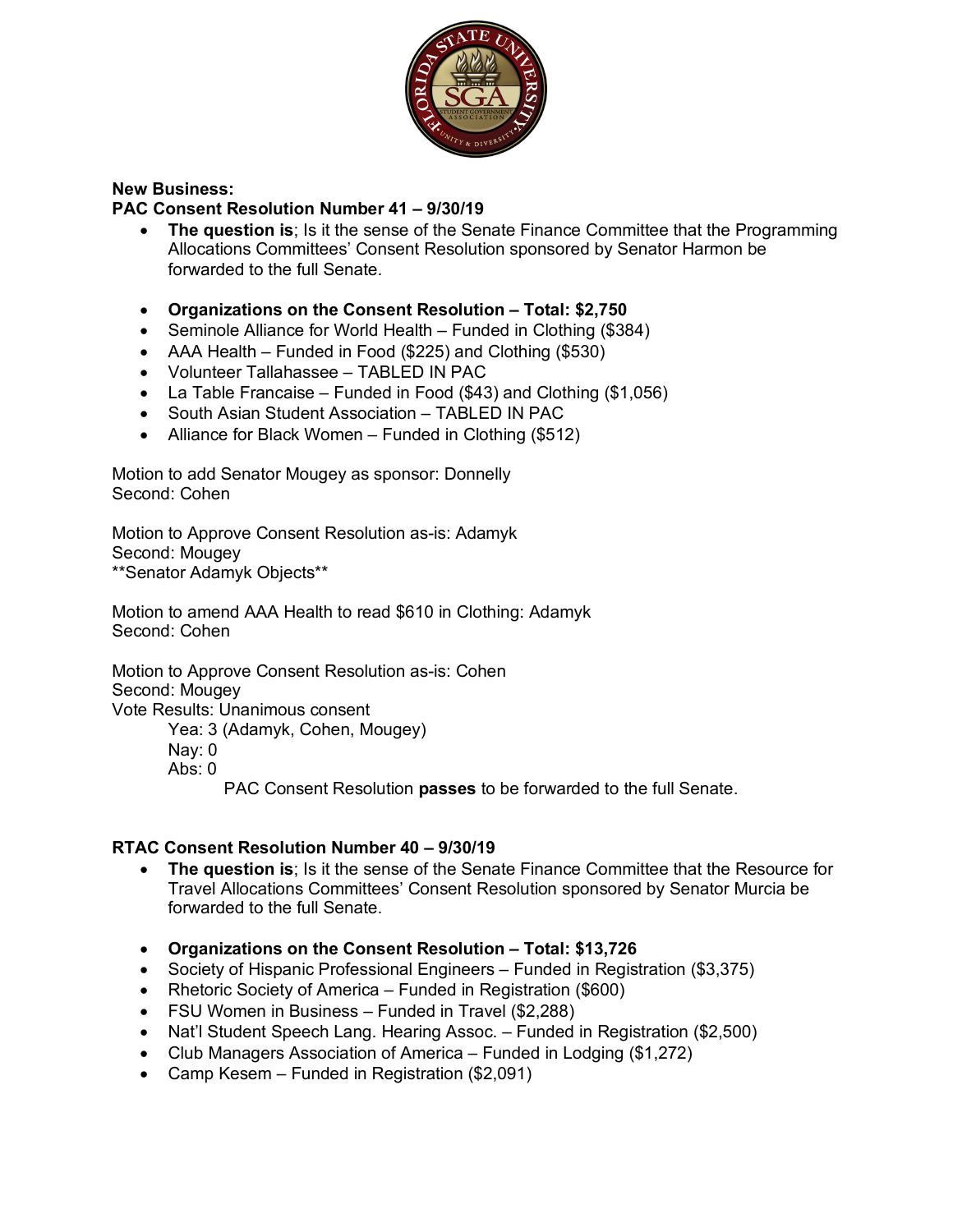

Motion to Approve Consent Resolution as-is: Adamyk Second: Donnelly

Vote Results: Unanimous Consent

Yea: 4 (Adamyk, Cohen, Donnelly, Mougey)

Nay: 0 Abs:  $0$ 

RTAC Consent Resolution **passes** to be forwarded to the full Senate.

# **Confirmations and Nominees:**

• Leah Dombrowski – PAC (Union Board nominee)

Questions:

Donnelly:

If a friend were to come before PAC, would you be able to be objective? I would be up-front and tell them we cannot deliver.

Motion to forward candidate to full senate: Donnelly Second: Adamyk

Vote Results: Unanimous Consent

Yea: 4 (Adamyk, Cohen, Donnelly, Mougey)

Nay: 0

Abs: 0

Candidate **passes** to be forwarded to the full Senate.

• Dane Foster – RTAC

Motion to table candidate because of no-show: Adamyk Second: Mougey \*\*Candidate is tabled\*\*

• Valentine Lindsey – RTAC (Union Board nominee)

Questions:

Donnelly:

What drew you to RTAC instead of PAC? Leah called dibs on PAC.

Motion to forward candidate to full senate: Cohen Second: Mougey Vote Results: Unanimous Consent Yea: 4 (Adamyk, Cohen, Donnelly, Mougey)

Nay: 0

Abs: 0

Candidate **passes** to be forwarded to the full Senate.

• Tyler Roy – PAC

Questions:

Adamyk:

Do you have any experience managing a limited budget?